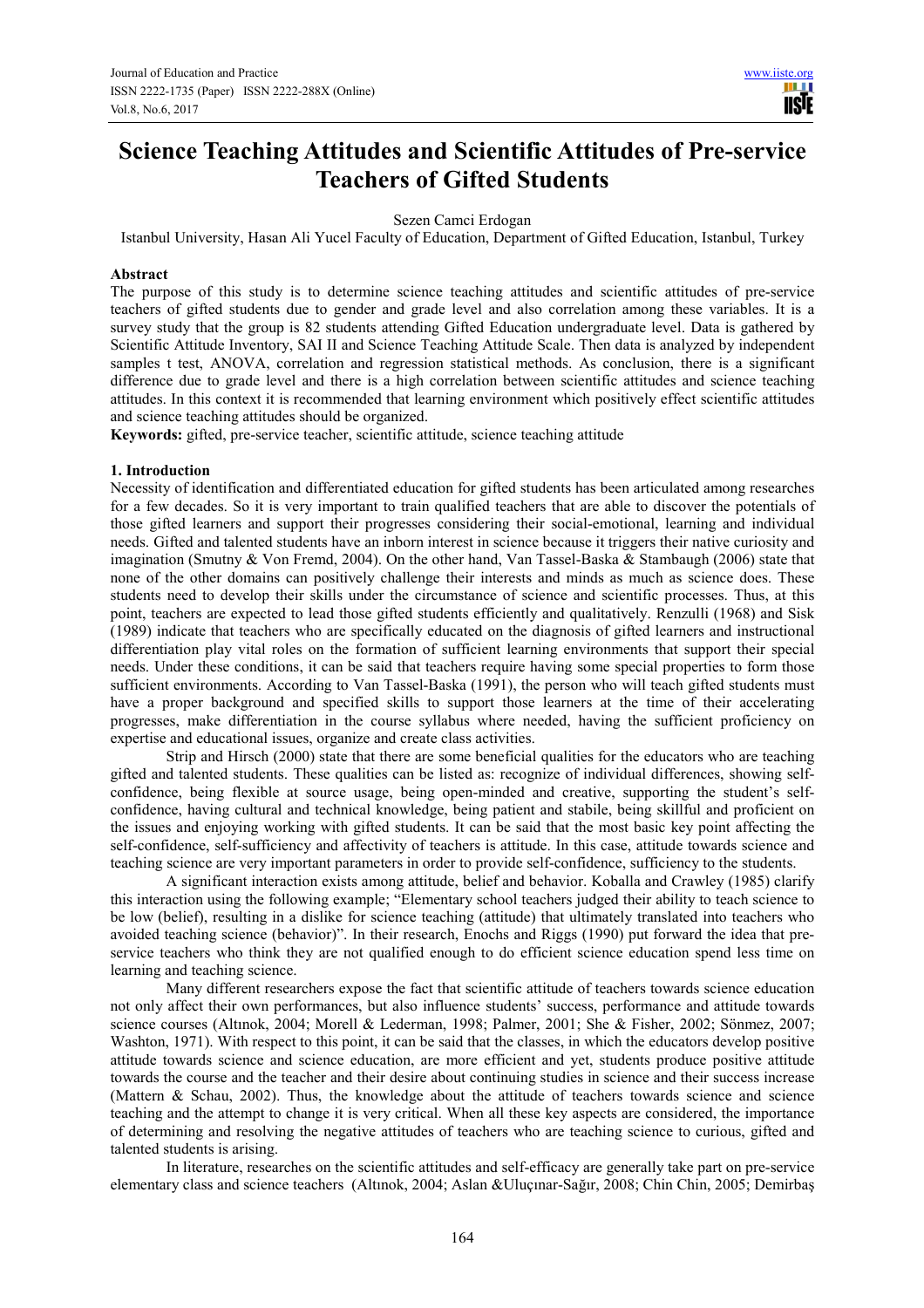& Yağbasan, 2006; Özkan, Tekkaya, & Çakıroğlu, 2002; Sönmez, 2007; Taşdemir & Kartal, 2013; Taşkın-Can, 2005; Türkmen, 2002; Kahyaoğlu & Yangın, 2007). Aslan and Uluçınar-Sağır (2008) study on the determination process of the scientific attitude and self-efficacy belief levels towards science teaching of elementary school pre-service teachers of science and technology; and they find out that students' self-efficacy levels and scientific attitudes do not differentiate according to genders but show significant differences depending on grade levels. A positive relation is investigated between the self-efficacy beliefs and scientific attitudes of students. On the other hand, in Kahyaoğlu & Yangın (2007)'s studies, attitudes of elementary school pre-service teachers towards science education are examined by working with the candidates of science, mathematics and elementary teaching programs. As a result of these studies, it is exposed that there aren't significant differences between the program, tuition system and grade level of pre-service teachers and their attitudes towards science education.

In their studies on elementary school teachers sand science teachers, Taşdemir & Kartal (2013) investigate the scientific attitudes of pre-service teachers according to genders, grade levels, type of the high school graduated and learning styles. At the end of the researches, investigators put forward the conclusion that scientific attitudes of students differentiate significantly due to their genders, grade levels and graduation high school; but they don't change according to pre-service teachers' learning styles. In these studies, self-efficacy, attitudes toward science and scientific attitudes of form tutors and science teachers are investigated specifically. Moreover, examining the attitude towards science teaching and this attitude's relation with other variables is as important as self-efficacy and scientific attitudes.

Especially, when it comes to the education of gifted and talented students, researcher couldn't find any study that studying the self-efficacy and scientific attitude of pre-service teachers of gifted students. Gifted students are the students who are seen favorite candidates of scientist because they have really high potential on thinking critically, creatively and they generate new knowledge. Teacher is one of the most effective factor on students point of view (self-efficacy, attitude, emotions etc.) on the major of interest especially science domain. So it is critical to determine scientific attitude and science teaching attitude levels of gifted students' teachers in order to guide the attitudes of gifted students' s on science. So

At this point, new researches are necessarily needed, in which the scientific attitudes, self-efficacy perceptions and attitudes towards science courses and science teaching of pre-service teachers of gifted people are investigated together and separately, and some predictions on the relations between the variables are made. In this respect, the main aim of this study is to determine science teaching attitudes and scientific attitudes of pre-service teachers of gifted students due to gender and grade level and also correlation among these variables.

# **2. Method**

# *2.1. Research Design*

In this study, screening method was used to determine science teaching attitudes and scientific attitudes of preservice teachers of gifted students due to gender and grade level. In addition to this main aim, correlation among these variables was found out.

# *2.2. Participants*

This research is carried out with 82 volunteer pre-service teachers who study in  $1<sup>st</sup>$ ,  $3<sup>rd</sup>$  and  $4<sup>th</sup>$  years of a state University's Faculty of Education Gifted Education program in Istanbul-Turkey.

| <b>Grade Level</b> |               |          |               |              |               |               |      |
|--------------------|---------------|----------|---------------|--------------|---------------|---------------|------|
|                    |               |          |               |              |               | <b>Total</b>  |      |
|                    | $\frac{6}{9}$ |          | $\frac{6}{6}$ |              | $\frac{0}{0}$ |               | $\%$ |
| 24                 | 49            | c<br>IJ  | 26.5          | $\sim$<br>14 | 24.5          | 49            | 60   |
|                    | 24            | $\circ$  | 24            | −            | ΣŹ            | $\sim$<br>ر ر | 40   |
| $\sim$<br>ے د      | 39            | $\sim$ 1 | 26            | 29           |               | 82            | 100  |
|                    |               |          |               |              |               |               |      |

| Table 1. Distribution of the Participants According to Grade Level and Gender |  |
|-------------------------------------------------------------------------------|--|

As seen in Table 1, 60% (n=49) of the pre-service teachers participating in the research are female and 40% (n=33) are male. 39% of them study in 1<sup>st</sup> grade (n=32), 26% are in 3<sup>rd</sup> grade (n=21) and 35% are in 4<sup>th</sup> grade (n=29).

Pre-service teachers participating in the study take different science related courses in different grade levels as part of the program for the teachers of gifted children. First year students generally do not take any courses related to science or science teaching, whereas second year students take Fundamental Physics, Fundamental Chemistry, Science and Technology Laboratory Practices I-II ; and third year Science Teaching I and Science Teaching II courses.

# *2.3. Instruments*

In the study, the form prepared for data collection consists of three parts. In the first part, personal information like gender or grade level is collected. Second part is composed of Scientific Attitude Inventory and third part is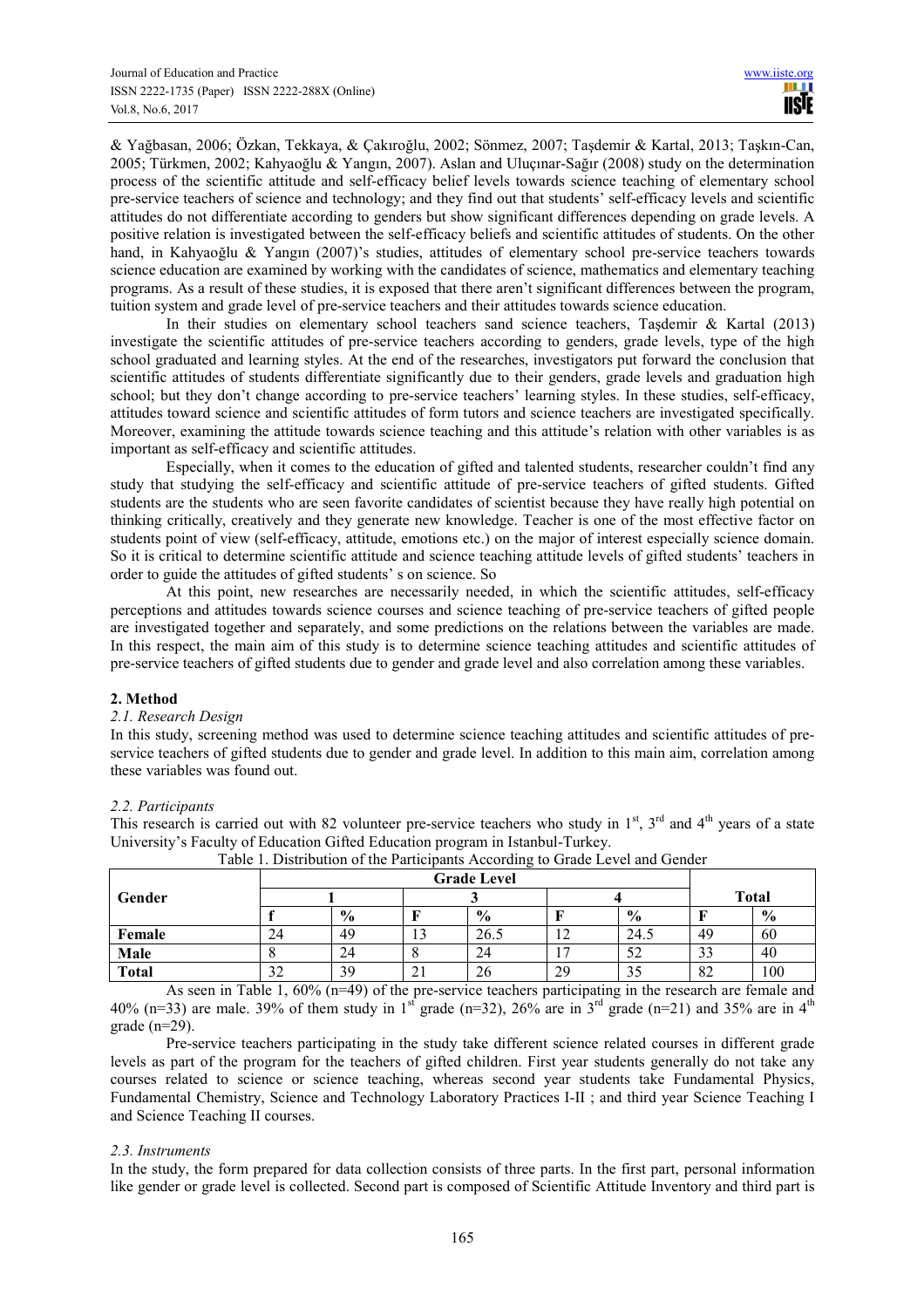comprised of Attitudes towards Science Teaching Scale.

#### 2.3.1. Scientific Attitude Inventory (SAI)

Scientific Attitude Inventory, SAI II, developed by Moore and Foy (1997), is translated and modified into Turkish by Demirbaş and Yağbasan (2006) in terms of validity and reliability. The scale is composed of 40 items. They are formed in Likert scale in groups of five and the degrees of agreement to these items are classified as; "Strongly Agree", "Agree", Undecided", "Disagree" and "Strongly Disagree". 20 of the items in the scale are designated as positive and 20 of them are negative. These negative statements are scored inversely. Marks that can be got from the Scientific Attitude Inventory change from 40 to 200. Due to the analysis of validity and reliability, the Cronbach alpha reliability coefficient of the scale is found as .76. For the current study, this value is determined as .70.

2.3.2. Attitudes toward Science Teaching Scale

Attitudes towards Science Teaching Scale, which is developed by Thompson and Shringley (1986) and is translated and modified into Turkish by Özkan, Tekkaya and Çakıroğlu (2002) is used for identifying the attitudes of pre-service teachers towards science teaching. The scale is consisted of 19 items in five-level Likerttype and the degrees of agreement of the participants are classified as; "Strongly Agree", "Agree", "Undecided", "Disagree" and "Strongly Disagree". In the scale, 11 of the items are determined as positive and 8 of them are negative. These negative statements are scored inversely. Marks that can be got from the Attitudes towards Science Teaching Scale change from 19 to 95. The Cronbach alpha reliability coefficient of the scale is found as .83 and for this research, this value is determined as .86.

#### *2.4 Data Analysis*

Descriptive statistics and Pearson correlation coefficients were used in data analysis. In order to reveal the attitude differentiations of students toward science and science teaching, independent Samples T-test is applied for gender analysis and One-Way Analyses of Variance (ANOVA) is employed for grade levels. To distinguish the group or groups causing these differences seen in the variance analysis, Scheffe Test from post-hoc tests is utilized. Moreover, during the investigations on the relation between scientific attitude and attitude toward science teaching, correlation and regression analysis are performed.

#### **3. Results**

Table 2. Descriptive Values of SAI and ASTS Scores according to Gender

| Gender |             |    | Mean     | S.D.        |
|--------|-------------|----|----------|-------------|
|        | <b>SAI</b>  | 49 | $3.51*$  | .266        |
| Female | <b>ASTS</b> | 49 | $3.35**$ | .390        |
|        | <b>SAI</b>  | 33 | $3.48*$  | 272<br>.414 |
| Male   | <b>ASTS</b> | 33 | $3.16**$ | .510        |

\*Agree, \*\* Neutral/Undecided

|                |             |    | ັ        |             |
|----------------|-------------|----|----------|-------------|
| Grade          |             |    | Mean     | <b>S.D.</b> |
|                | <b>SAI</b>  | 32 | 32       | $3.42*$     |
|                | <b>ASTS</b> | 32 | $3.16**$ | .444        |
|                | <b>SAI</b>  | 21 | $3.46*$  | .241        |
|                | <b>ASTS</b> | 21 | $3.29**$ | .341        |
|                | <b>SAI</b>  | 29 | $3.61*$  | .288        |
| $\overline{4}$ | <b>ASTS</b> | 29 | $3.38**$ | .502        |
| $\sim$ $\sim$  |             |    |          |             |

| Table 3. Descriptive Values of SAI and ASTS Scores according to Grade Level |  |  |  |  |
|-----------------------------------------------------------------------------|--|--|--|--|
|-----------------------------------------------------------------------------|--|--|--|--|

\*Agree, \*\* Neutral/Undecided

Descriptive findings about the Scientific Attitude and Science Teaching scores due to gender are given in Table 2 and scores due to grade levels are given in Table 3. With respect to the range coefficient  $(4/5=0.80)$ that is calculated for the five-level scale  $(5-1=4)$ , ranges of the option levels are found as the following: 1.00-1.79: "strongly disagree", 1.80-2.59: "disagree", 2.60-3.39: "undecided", 3.40-4.19: "agree", 4.20-5.00: "strongly agree" (Tekin, 1993).

Considering the SAI score averages of pre-service teachers based on gender variable in Table 2, it is realized that the mean score value of both males and females are in "Agree" level. On the other hand, when ASTS score averages are examined, it is seen that the level of agreement for both genders is "Undecided". In this respect, it is determined that while both male and female spre-service teachers have a good level of scientific attitude, their attitude towards science teaching is in medium level.

When examining the average scores in SAI and ASTS according to the gender variable, it is found that while the item from SAI with the highest mean value for female pre-service teachers is "If one scientist says an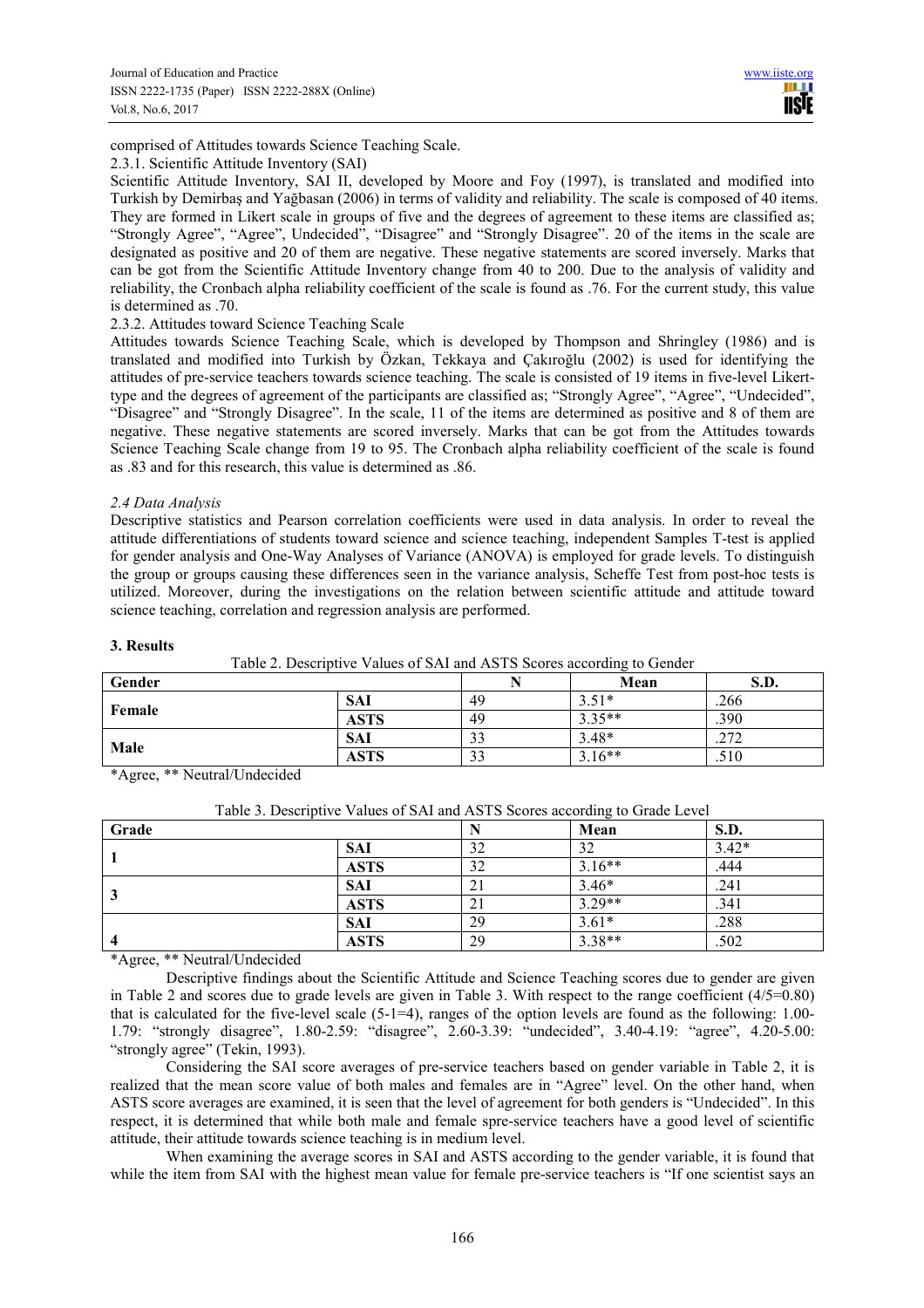idea is true, all the other scientists will believe it."  $(X=4.51)$ , the item with the lowest mean value is "One of the major purposes of science is to help people live better." (X=2.10). Furthermore, while the item from SAI with the highest mean value for male pre-service teachers is "A scientist must have a good imagination to create new ideas." (X=4.39), the item with the lowest mean value is "Electronics are the examples of the really valuable products of science."  $(X=2.15)$ .

While the item from ASTS with the highest mean value for both female and male pre-service teachers is "Science is as important as reading, writing and maths."  $(X_{\text{Female}}=3.98; X_{\text{Male}}: 3.88)$ , the item with the lowest mean value is "Teaching science takes too much effort."( $X_{Female} = 2.41$ ;  $X_{Male} = 2.27$ ).

When examining the SAI and ASTS score averages of students based on grade levels in Table 3, it is realized that the SAI mean score value of pre-service teachers in all grade levels are in "Agree" degree. On the other hand, when ASTS score averages for grade levels are examined, it is seen that the level of agreement for pre-service teachers of all grade levels is "Undecided". In this respect, it is determined that while pre-service teachers from all grade levels have a good level of scientific attitude, their attitude towards science teaching is in medium level.

Considering the average scores in SAI according to the grade level variable, it is found that while the item from SAI with the highest mean value for 1<sup>st</sup> year pre-service teachers is "Scientific studies are beneficial only for scientists." (X=4.47), the item with the highest mean value for  $3<sup>rd</sup>$  pre-service teachers is "Only scientists with high education level can understand science." (X=4.52) and the item with the highest mean value for 4<sup>th</sup> year pre-service teachers is "If one scientist says an idea is true, all the other scientists will believe it."  $(X=4.52)$ . Moreover, in SAI score averages, the item with the lowest mean value for 1<sup>st</sup> and 3<sup>rd</sup> year pre-service teachers is "Electronics are the examples of the really valuable products of science."  $(X_{1st\text{ year}}=2.06; X_{3rd})$  $_{\text{year}}$ =2.24), the item with the lowest mean value for 4<sup>th</sup> year students is "One of the major purposes of science is to help people live better."  $(X=2.24)$ .

When studying the average scores in ASTS according to the grade level variable, it is found that while the item from ASTS with the highest mean value for  $1<sup>st</sup>$  and  $4<sup>th</sup>$  year pre-service teachers is "Science is as important as reading, writing and maths."  $(X_{1st year} = 3.84; X_{4th year} = 4.10)$ , the item with the highest mean value for  $3<sup>rd</sup>$  year students is "I will feel uncomfortable teaching science."(X=4.00). On the other hand, in ASTS score averages, the item with the lowest mean value for all grade levels is "Teaching science takes too much effort."  $(X_{1st year} = 2.53; X_{3rd year} = 2.33; X_{4th year} = 2.17).$ 

|            | Gender | <b>B</b> T | Mean     | S.D.         | D£ | <b>CONTINUES</b> |      |
|------------|--------|------------|----------|--------------|----|------------------|------|
| <b>SAI</b> | Female | 49         | $3.51*$  | .266         | 80 | .537             | .593 |
|            | Male   | 33         | $3.35**$ | .390         |    |                  |      |
| ASTS       | Female | 49         | $3.48*$  | າ 72<br>.414 | 80 | 1.879            | .064 |
|            | Male   | 33         | $3.16**$ | .510         |    |                  |      |

Table 4. T-Test Results of SAI and ASTS Scores Due to the Gender

Results of the independent samples t-test which is utilized in order to distinguish the significant differences based on gender factor between the SAI and ASTS score averages of per-service teachers is given in Table 4.As seen in Table 4, statistically, there aren't any significant differences between the SAI and ASTS score averages of male and female pre-service teachers due to gender factor ( $t_{SA}$ =0.537, p>.05;  $t_{ASTS}$ =1.879,  $p > 0.05$ ).

| Table 5. ANOVA Test Results of SAI and ASTS Scores Due to Grade Levels |  |
|------------------------------------------------------------------------|--|
|------------------------------------------------------------------------|--|

|             | <b>Source</b>  | Sum of         | Df | <b>Mean of</b> | F     | p    | Sig.    |
|-------------|----------------|----------------|----|----------------|-------|------|---------|
|             |                | <b>Squares</b> |    | <b>Squares</b> |       |      |         |
|             | <b>Between</b> |                | 2  |                |       |      |         |
|             | Group          | .579           |    | .289           |       |      |         |
| <b>SAI</b>  | Within         | 5.212          | 79 |                | 4.386 | .016 | $4 - 1$ |
|             | Group          |                |    | .066           |       |      |         |
|             | <b>Total</b>   | 5.791          | 81 |                |       |      |         |
|             | <b>Between</b> |                |    |                |       |      |         |
|             | Group          | .788           | 2  | .394           |       |      |         |
| <b>ASTS</b> | Within         |                |    |                |       |      |         |
|             | Group          | 15.502         | 79 | .196           |       |      |         |
|             | <b>Total</b>   | 16.290         | 81 |                | 2.008 | .141 |         |

According to the ANOVA Test results shown in Table 5, statistically, a significant difference is determined between the SAI scores of pre-service teachers (F=4.386, p<05). On the other hand, as stated in the Scheffe Test that is used to distinguish in which groups this difference occurs, it is designated that the SAI scores of  $4<sup>th</sup>$  grade (X=3.61) are higher than 1<sup>st</sup> grade scores (X=3.42). At this point, it can be said that the scientific attitudes of  $4<sup>th</sup>$  grade pre-service teachers is more positive than the scientific attitudes of  $1<sup>st</sup>$  grade.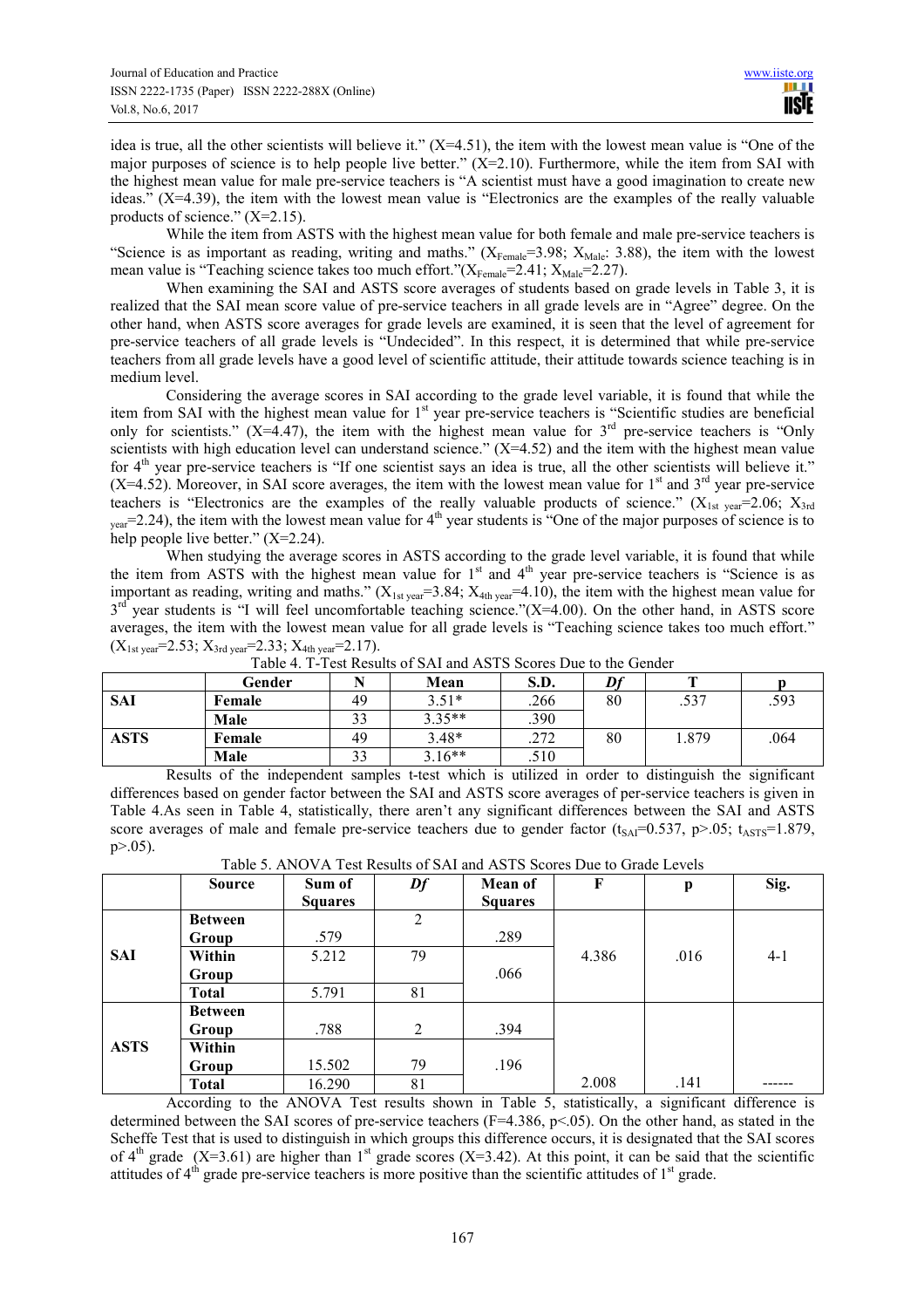Statistically, there aren't any significant differences between the ASTS score averages of pre-service teachers due to grade levels  $(F=2.008, p>0.05)$ .

Results of the correlation analysis which is utilized in order to identify whether there is a corelation between the SAI and ASTS scores of pre-service teachers is given in Table 6.

| <b>Variables</b>          |                      |                                  |
|---------------------------|----------------------|----------------------------------|
| $C_A$ <sup>-</sup><br>SAL | 1.00                 | <b>CO7*</b><br>$U_{\mathcal{L}}$ |
| CDRO<br>A 51 5            | <b>Cウワネ</b><br>، 02. | 1.00                             |

Table 6. Corelation Between the SAI and ASTS Scores

 $*p<.01$ 

Given in Table 6, according to the correlation coefficients which are calculated based on the relation level between SAI and ASTS scores, correlation between these two variables is significant at 0.01 level. At this point, it can be said that as the scientific attitude improves positively, the attitude towards science teaching will also develop in a positive way.

#### **5. Discussion, Conclusion and Suggestions**

According to the research results, it is found that the scientific attitude of pre-service teachers of gifted students is in good level and the gender factor doesn't cause a significant difference on scientific attitude. These results are analogous with the findings of Aslan & Uluçınar-Sağır (2008), Taşkın Can (2005) and Türkmen (2002). In addition, the study's results related to the attitudes of gifted students' pre-service teachers towards science teaching are parallel with the study's results of Kahyaoğlu & Yangın (2007) and no significant differences are seen according to the gender factor. In this case, whether the pre-service teacher of gifted is male or female, the scientific attitude is in good level, but the attitude toward science teaching is in medium.

It is seen that the scientific attitudes of  $4<sup>th</sup>$  year pre-service teachers are higher than  $1<sup>st</sup>$  year pre-service teachers related to the grade levels. This result is also analogous with many other studies in this field (Aslan & Uluçınar-Sağır, 2008; Taşdemir & Kartal, 2013). The reason for this situation may be that the students take General Physics, Chemistry, Biology, Scientific Research Methods, Science and Technology Teaching I&II and Science Laboratory Practice I&II courses till the 4<sup>th</sup> year and as a result of the knowledge and emotional improvements gained during these courses, their attitudes are affected positively. As this result is expected, it creates a limitation for the research.

When it is considered that the scientific attitude and attitude toward science teaching of teachers affect the performance, success and attitude toward science classes (She & Fisher, 2002; Sönmez, 2007; Washton, 1971), it can be said that the classes with teachers who develop positive attitude towards science and science teaching are more efficient; thus, students develop positive attitude towards science and the educator and their success and wish to continue studying science increases (Mattern & Schau, 2002). In this context, if the inborn interest in science and motivation of gifted and talented students are supported with teachers whose scientific attitudes and interests are high, these students may be more curious in science and be better science literates. Yet, it is very important that the scientific attitude of pre-service teachers of gifted people is higher and improved in more positive manners.

ASTS scores of pre-service teachers of gifted people do not differentiate in any grade level and this result is similar to the outcomes of Kahyaoğlu & Yangın's studies. (2007). As the ASTS score averages of preservice teachers do not change in any grade level but stay constant in the "undecided" level, at the point of effectiveness of the science based course contents and methods that are given throughout the undergraduate degree, some ambiguities occurred.

Between the scientific attitude and attitude towards science teaching, a relatively high relation is put forward and it is designated that scientific attitude explains 40% of the attitude towards science teaching. Under these circumstances, while the scientific attitude scores differentiate positively on the 4<sup>th</sup> grade depending on the grade level factor, attitude towards science teaching scores do not differentiate and this shows that except the scientific attitude, all the other variables affect the attitude towards science teaching negatively.

In Enochs, Scharmann and Riggs (1995)'s study reveals that pre-service form tutors with higher experience in science have more self-efficacy on science teaching and more positive attitudes towards education than teachers with less science experience (Mulholland, Dorman & Odgers, 2004). Together with this, Palmer (2001) states that while the attitude towards science teaching is being formed, teachers' adequacy perception, science and science teaching courses they take during their education and the teaching methods in these courses play important roles. Thus, for the candidate teachers of gifted people, a strategically and technically rich learning environments, where they can experience science studies during their pre-service education, they gain the ability to struggle with complicated situations and they teach science to different students in different levels effectively and sufficiently, should be provided (Ramey-Gassert & Shroyer, 1992).

Since many teachers have difficulties in science teaching, they take it extremely complicated and feel inadequate in teaching science (Newman & Hubner, 2012). As a result of this, instead of doing exercises in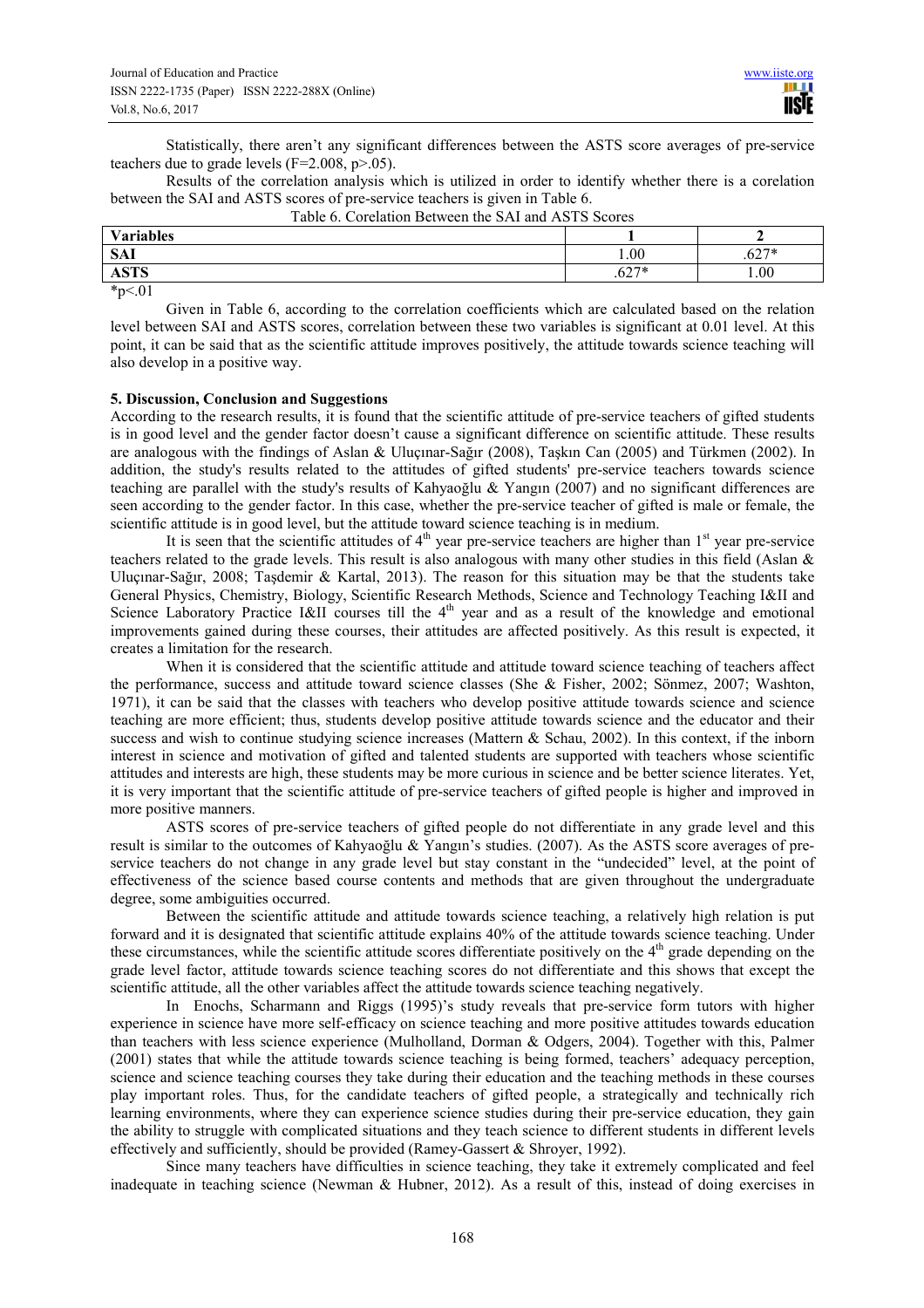science courses, they stay dependent on course books and have boring class hours. Moreover, these negative experiences affect both the students' successes and these teachers' efficacy unfavorably, resulting in negative attitudes towards science teaching. In this manner, the perception that science is difficult and complicated must be changed by the courses taken in instructor education, giving emphasis on the nature of science, its existence and the importance in our lives.

Besides, in our country, because of the current examination system, lots of the students study class teaching or teaching for gifted people with their social sciences background from high schools. At this point, in high school, these students are already drifted apart from science based fields and form certain biases against these fields. Pre-service teachers are sensually affected by these prejudices and this causes negativity in both scientific attitude and attitude towards science teaching. In this sense, people should not make an effort to change the wrong and negative perception created that science is hard to teach and understand; but, they must strive to prevent these unfavorable ideas occur, just from the beginning. Also, starting from the pre-school period, it is very important to show that science exists in every phase of life, standing just in the middle.

According to Tobias (1992), negative interpretations of students against science courses are derived from lack of interest and motivation in science, passive positions of students in science classes, priority of grades instead of cooperative learning in lessons and giving importance to memory based learning systems rather than understanding concepts. Considering all these statements, the following suggestions can be said:

1. Beginning from primary school, the importance of science for life can be emphasized and the negative attitude and behaviors towards this course can be lessen.

2. Showing that science is totally related with daily life, students in every level can be made understand that each individual can be provided to do scientific studies, experience this process and realize the necessity of having scientific literate.

3. Science teaching based courses in faculties of education can be restructured by changing the course contents and processes regarding more practice and applications, relating these courses with life more, responding individual needs and encouraging students to learn cooperatively. Together with this, pre-service teachers can be supported to practice in laboratories, science festivals, project competitions or performance tasks formally and in science centers, science camps or studies related to nature, informally.

4. Within the scope of these courses, efficient teaching methods and techniques that can be used in science education, can be applied, especially to gifted and talented students.

5. The effectiveness of undergraduate courses devoted to science field and science teaching can be investigated by designing researches in experimental patterns.

6. The research can be repeated with half-restructured meetings that will be made with pre-service teachers

# **References**

- Altınok, H. (2004). Öğretmenlerin fen öğretimine yönelik tutumlarına ilişkin öğrenci algıları ve öğrencilerin fen bilgisi dersine yönelik tutum ve güdüleri(Teacher candidates' evaluation of their teaching competencies). *HacettepeÜniversitesi Eğitim Fakültesi Dergisi*, *26*, 1-8.
- Aslan, O., & Uluçınar-Sağır, Ş. (2008). Fen ve teknoloji öğretmen adaylarının bilimseltutumlarının, öz yeterlik inanç düzeylerinin ve etki eden faktörlerin belirlenmesi. Retrieved from http://ietc2008.home.anadolu.edu.tr/ietc2008/167.doc
- Chin Chin, C. (2005). First-year pre-service teachers in Taiwan—Do they enter the teacher program with satisfactory scientific literacy and attitudes toward science?. *International Journal of Science Education, 27*(13), 1549-1570.
- Demirbaş, M., & Yağbasan, R. (2006). Fen bilgisi öğretiminde bilimsel tutumların işlevsel önemi ve bilimsel tutum ölçeğinin Türkçe'ye uyarlanma çalışması(The functional importance of scientific attitudes in science teaching and adoptation of scientific attitude scale into Turkish).*Uludağ Üniversitesi Eğitim Fakültesi Dergisi, 19*(2), 271-299.
- Demirel, Ö. (1993). *Eğitim Terimleri Sözlüğü* (10. Baskı). Ankara: Usem Yayınlar.
- Enochs, L. G., & Riggs, I. M. (1990). Further development of an elementary science teaching efficacy belief instrument: A pre-service elementary scale. *School Science and Mathematics*, *90*(8), 694-706.
- Enochs, L. G., Scharman, L. C., & Riggs, I. M. (1995). The relationship of pupil control to preservice elementary science teacher self-efficacy and outcome expectancy. *Science Education, 79*(1), 63-75.
- Gauld, C. (1982). The scientific attitude and science education: A critical reappraisal. *Science Education*. *66* (1), 109-121.
- Kahyaoğlu, M., &Yangın, S. (2007). İlköğretim öğretmen adaylarının mesleki öz-yeterliklerine ilişkin görüşleri(Views of prospective teachers in elementary school teaching departments about professional self-efficacy ). *Kastamonu Eğitim Dergisi*, *15*(1), 73-84.
- Karasar, N. (2005). *Bilimsel araştırma yöntemi: Kavramlar-İlkeler-Teknikler*, Ankara: Nobel Yayınevi.